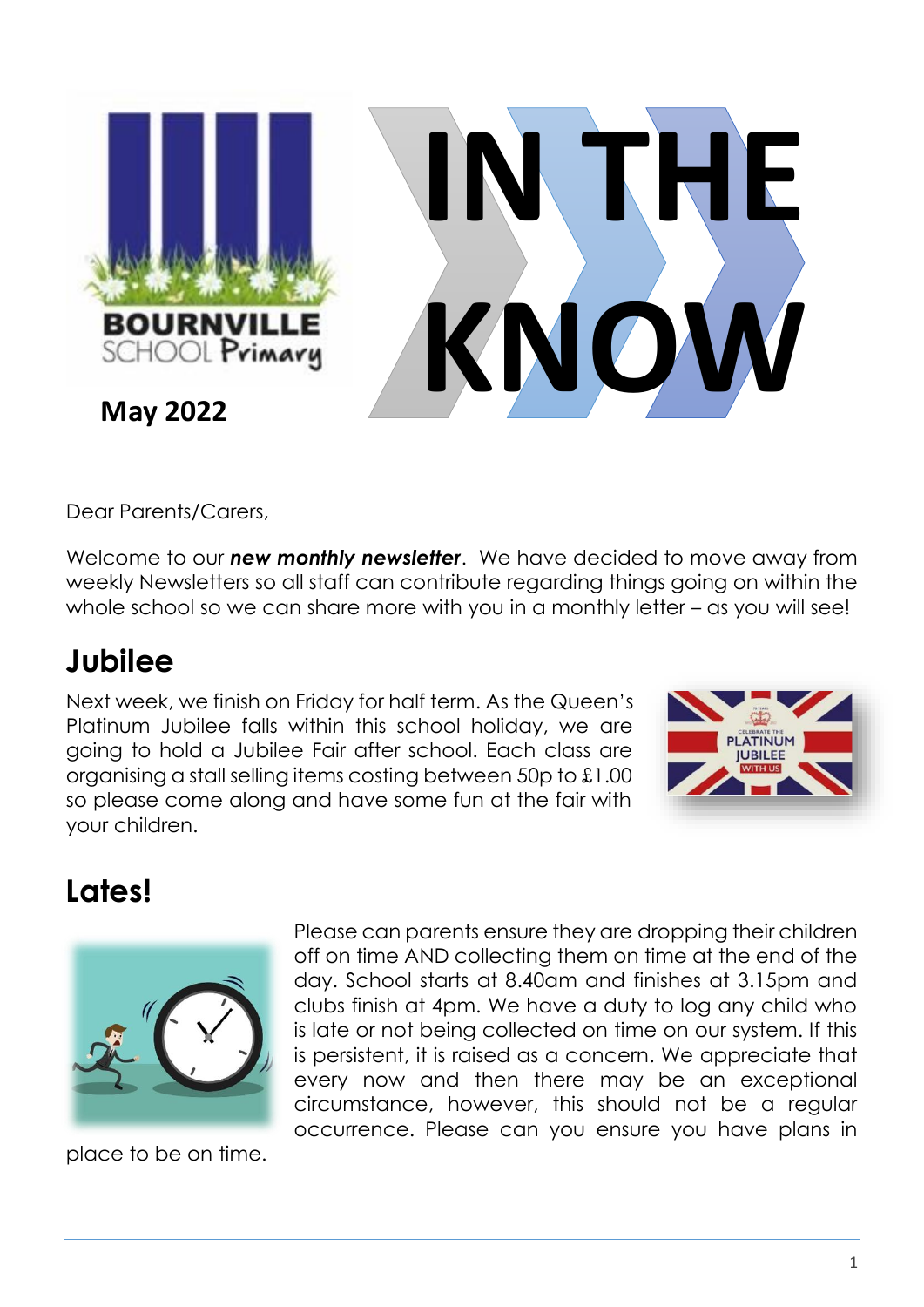look forward to developing this communication format with you over time.

We hope you enjoy reading all the information in our first monthly edition. We

Kind regards,

Mr Brown & Miss Briner

A reminder of the days that your children should have their PE kits and musical instruments in school.

#### **PE Days**

**Monday** – Reception, Class 2 and Class 3

**Tuesday** – Class 2 and Class 4

**Wednesday** – Class 1 and Class 5

**Thursday** – Class 1 and Class 3 Swimming for Classes 5 and 5/6

**Friday** – Class 4 and Class 5/6

#### **Music days**

**Monday** – Class 3 Singing – whole class. Class 5/6 – small group woodwind.

**Wednesday** – Class 4 Brass – whole class. Class 5 and 6 – small group cello

**Thursday** – Class 2 violin – whole class.

**Friday** – Class 3 – violin – whole class.



#### **School Carpark**

Please be aware that the lower part of the carpark is blocked off each morning and each afternoon for a reason. We ask that no one moves the barriers and simply drives through. If the barriers are not in place, it is because someone has moved them and not put them back. Please do not think that they have been moved to allow you access to this part of the carpark. Small children have to walk across this area and don't always look out for cars.



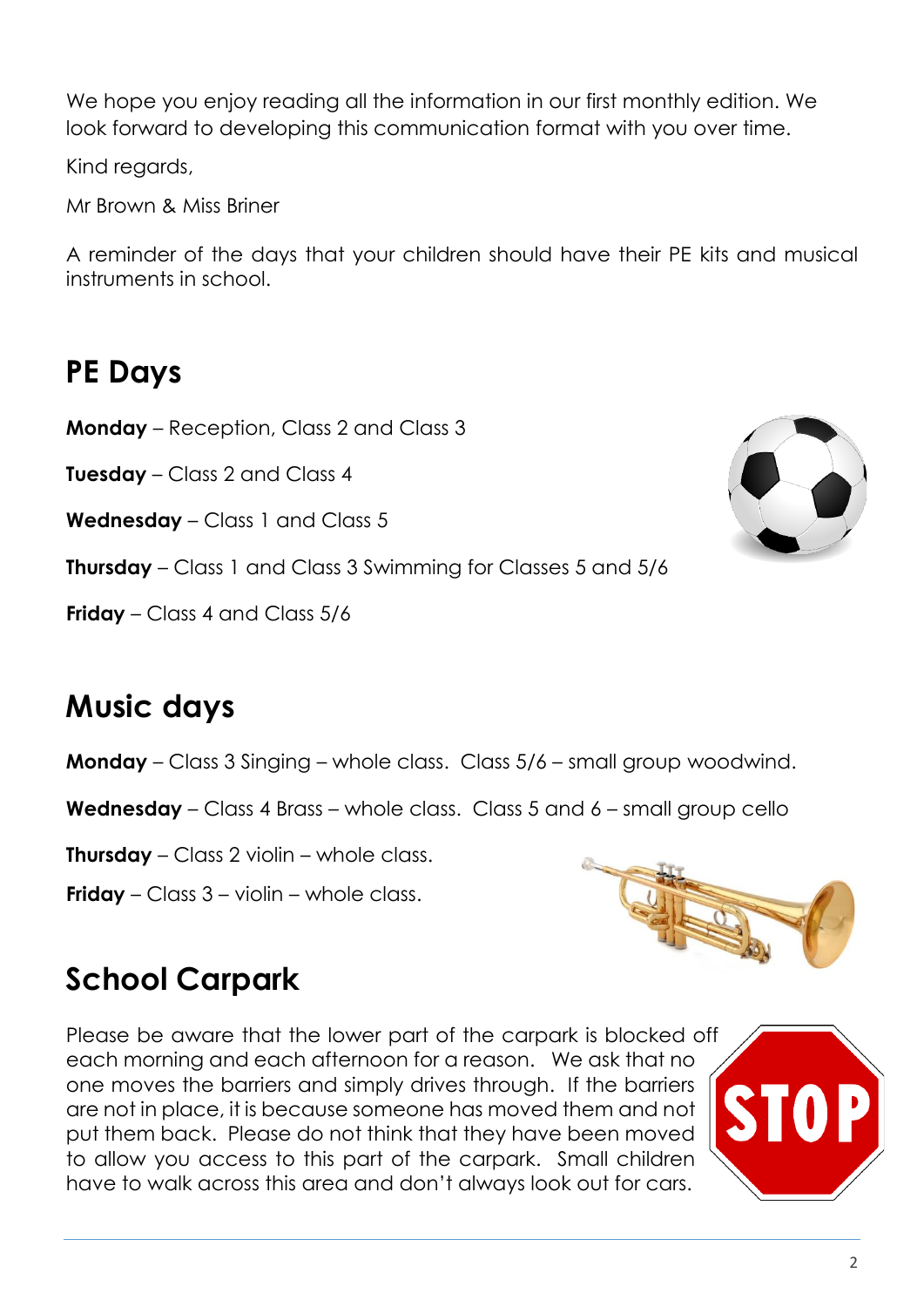#### **Primary Library**





Our Primary Library has had a makeover and is now looking fabulous. In fact, one Year 2 pupil said "It feels



We also have 15 Year 5/6 Librarians. Their duties include: supervising the library during morning break, listening to pupils read and organising and maintaining the books in the Library. We even had our first official Librarian meeting to share all our wonderful ideas on how to make our Library the best it can be.

We also have an after-school Library Club, where we work on the library each week, making improvements to displays and carrying

out activities. It really is a lovely place that is valued highly by staff and pupils alike.

and times.

Finally, if you have any books which you would like to donate, please feel free to send them in with your child.

A huge thank you to Miss Bell, who has, single-handedly, transformed the library.

#### **Rob Ankcorn**

On Wednesday 18th May, Year 6 had the privilege of welcoming Rob Ankcorn into school. Rob is an author and an explorer of the local area. With our topic being 'comparative study between Birmingham and Rio de Janeiro', his talk with the year 6 children was very informative. It gave us lots of information to help with our topic this half term.

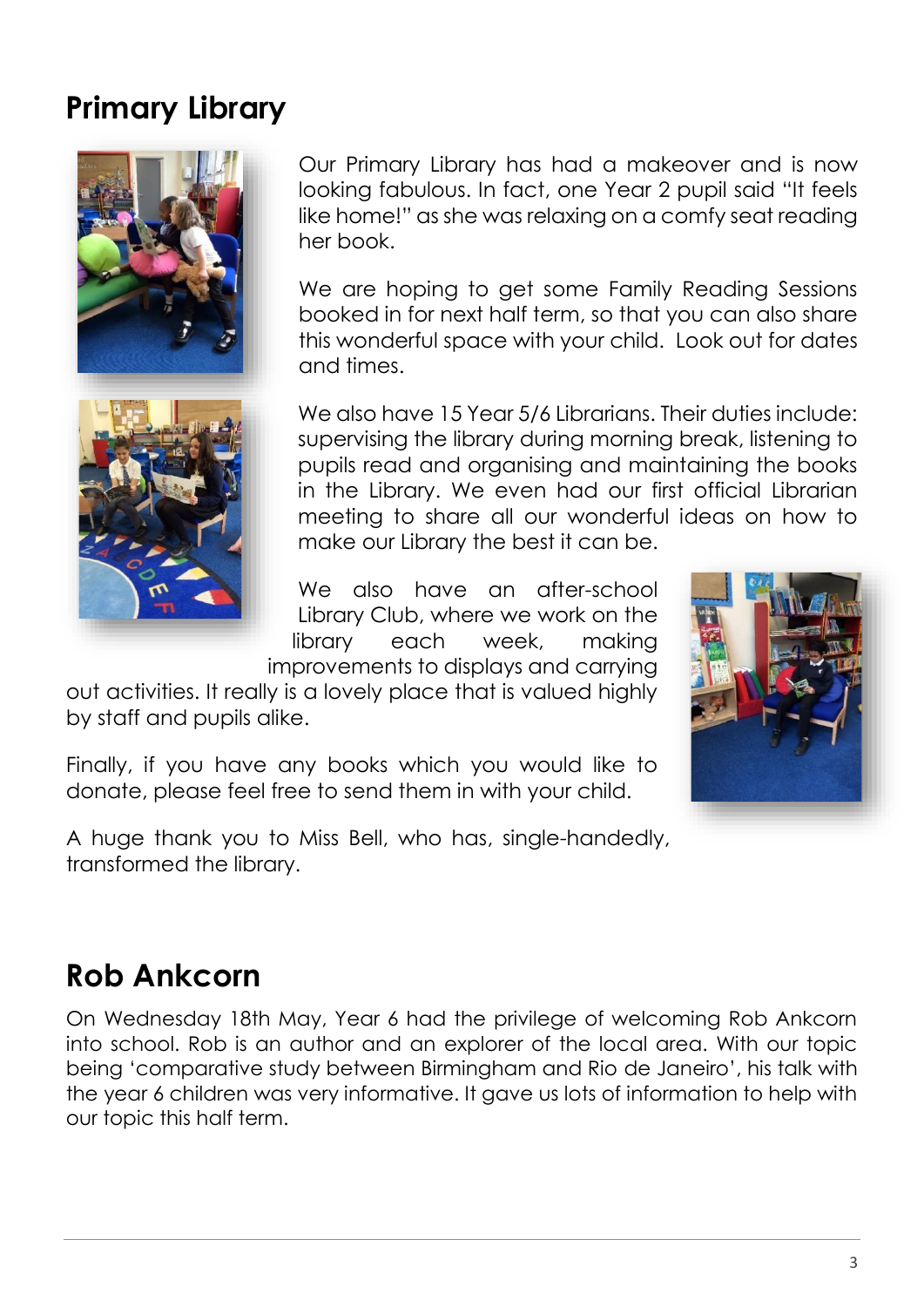

#### **Drinks and Healthy Snacks**

We encourage all children to drink during the day. However, some **C** children have started to bring in

energy and sports drinks. These are not allowed in school. They are too high in sugar and should be avoided by children this young. We ask that you



provide your child with a water bottle that they can refill during the day. Children are provided with a bagel in the morning. However, if you want them to have a snack too, please ensure that it is a healthy one. We do not allow bags of sweets, chocolate bars or bags of crisps. Healthy options include fruit, low sugar cereal bars, etc. Children bringing in any of the items that are not allowed will not be able to consume them during the school day.

#### **Healthy Lunchbox**



Thank you to all parents who send their child in with a healthy lunch. It is so important that during their physical development, children eat a healthy balanced diet. Please ensure that you do not send your child with a packed lunch containing family sized bags of crisps and biscuits. A reminder that chocolate and any product containing nuts are also not allowed.

#### **Unpaid School Dinner Money**

Please note that any unpaid school dinner money will need to be paid by the end of June 22. Individuals will be contacted before the end of term concerning this matter. Please note – if this debt is not paid, it will have to be passed on to an agency to follow up. We want to avoid this for all parents so please ensure that all monies outstanding are paid. If you



need to set up a payment plan, please contact Mr Brown who will be happy to assist.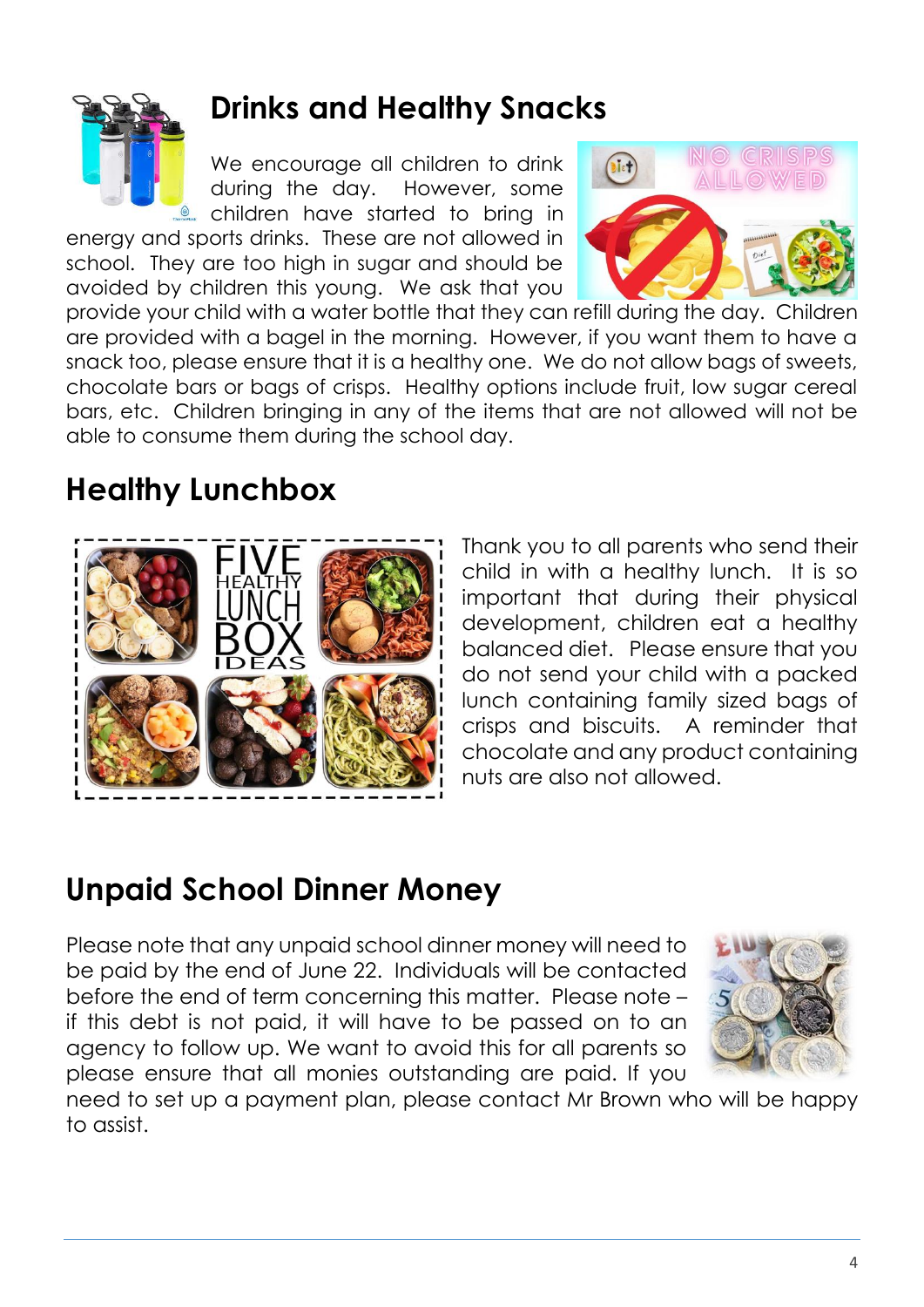#### **Year 6 SATs**

As many of you are aware, Year 6 sat their SATs last week (WC 9th May). We are so proud of how hard they tried. The attitude of every child was fantastic and we could not have asked for any more. A special mention also goes out to the Year 5's, who united as one whole class for the week with Miss Johnson and managed to achieve 100% attendance 3 days that week.

As a treat, Mr King, Miss Johnson, Mrs Nico and Miss Jones took the year 5's and 6's to Manor Farm Park.







## **Year 2 SATs**

Well done to all of our Year 2 children, who have completed the KS1 SATs. They have all worked really hard and although they are not yet marked, we are certain they have produced some great results. As a treat for all their effort, they have had a doughnut afternoon!



#### **Phonics Screening**

Phonics screening for year 1 will take place between the 6<sup>th</sup> and 10<sup>th</sup> June. Please can you make sure your children are in this week every day. All Year 1 children in England will take the test. Any children in Year 2 who either missed the test or scored below the required pass mark, will retake the test at this time too. Miss McLynskey will let you know if your child in Year 2 will need to take part in this.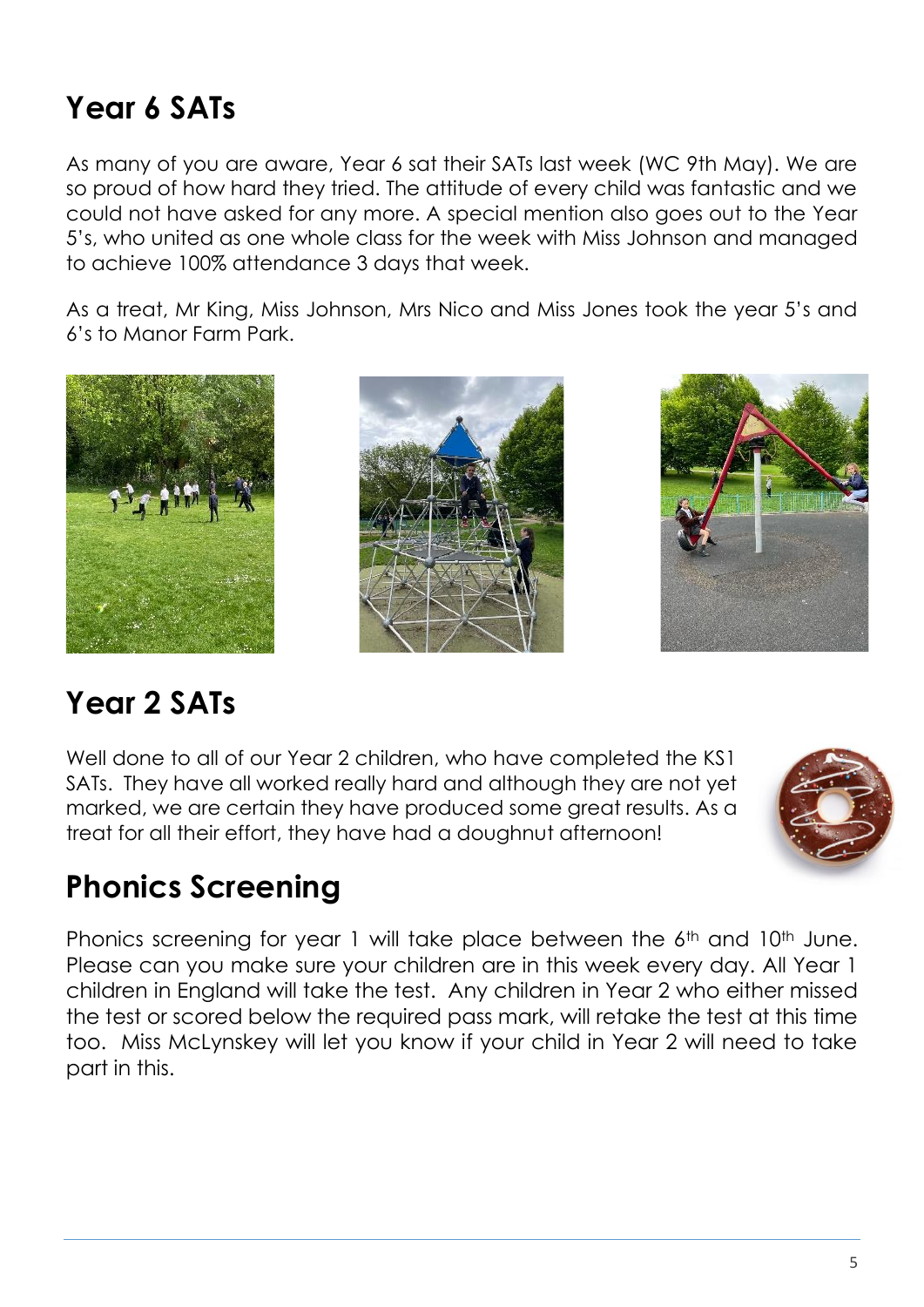# **Attendance and Punctuality**

We are going to be talking to children a lot more about their school attendance to ensure that they are in school, every day. When children miss days off school, it effects their learning, especially over time. We want children to develop good habits that they then take into adulthood.

**Whole School 92.7% Reception** 92% **Year 1** 93% **Year 2** 92% **Year 3** 94% **Year 4** 91% **Year 5** 93% **Year 5/6** 94%

As a school, we are setting targets with each class to get 100% attendance at least 3 days a week. If children are able to do this, they will earn themselves a class treat. ඹ

We are aiming for the whole school to achieve 95% in the first instance and then we will work to raise this so the children can achieve the best possible outcomes.

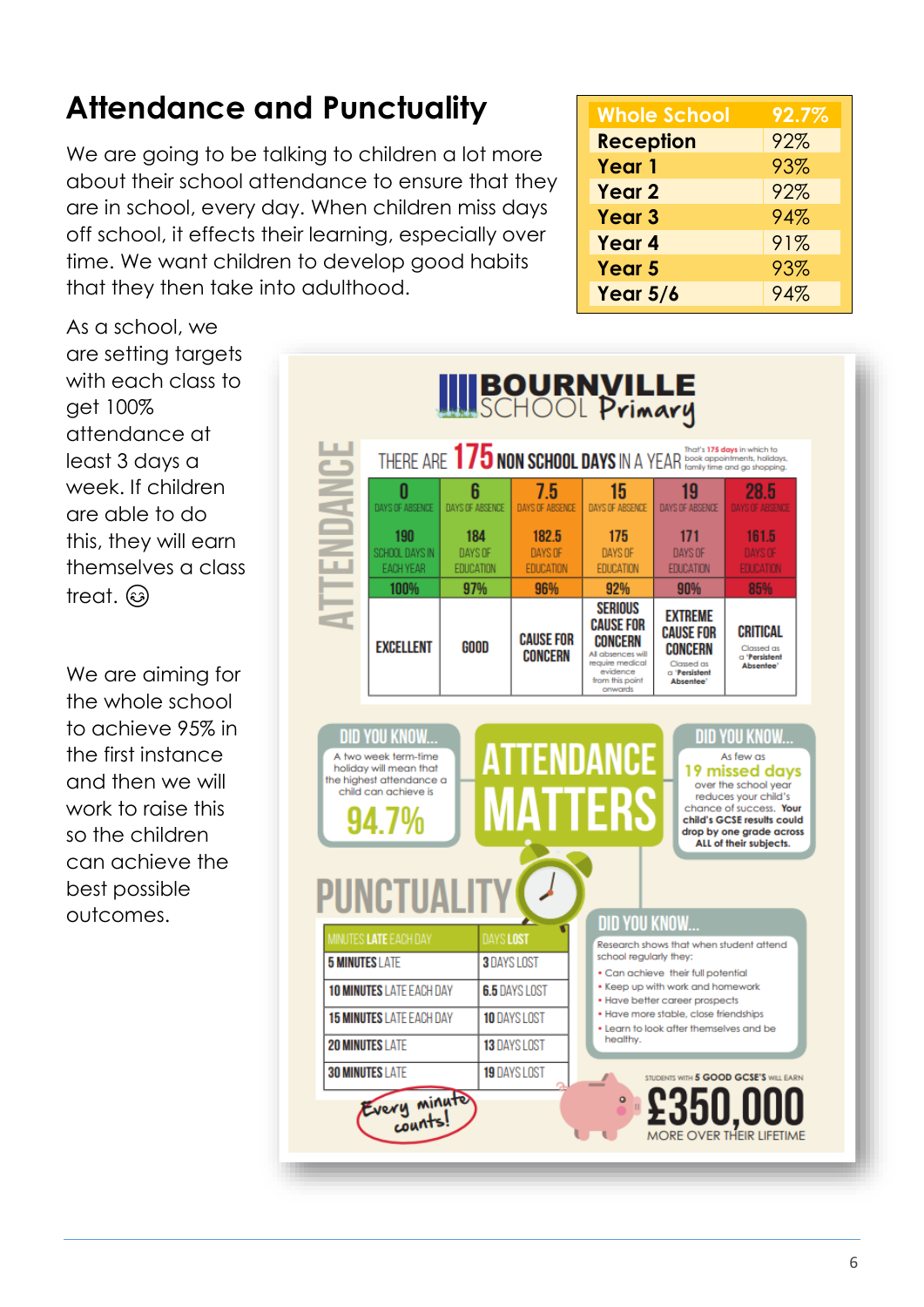## **Easter Competition – Bournville Primary**

In Bournville Primary, pupils were set a competition over the Easter holidays to create an Easter Hat or decorate an egg. We had some fantastic entries and to be quite honest, choosing winners was a tricky job for the judges. In total, 18 certificates and prizes were awarded and parents were sent a TOP SECRET message to attend an assembly on Friday to watch their children receive their prizes.

All eggs were then displayed in Primary and parents and pupils were able to take a look at all the entries. It created such a buzz that pupils who didn't enter were asking when the next competition will be so they can enter next time!